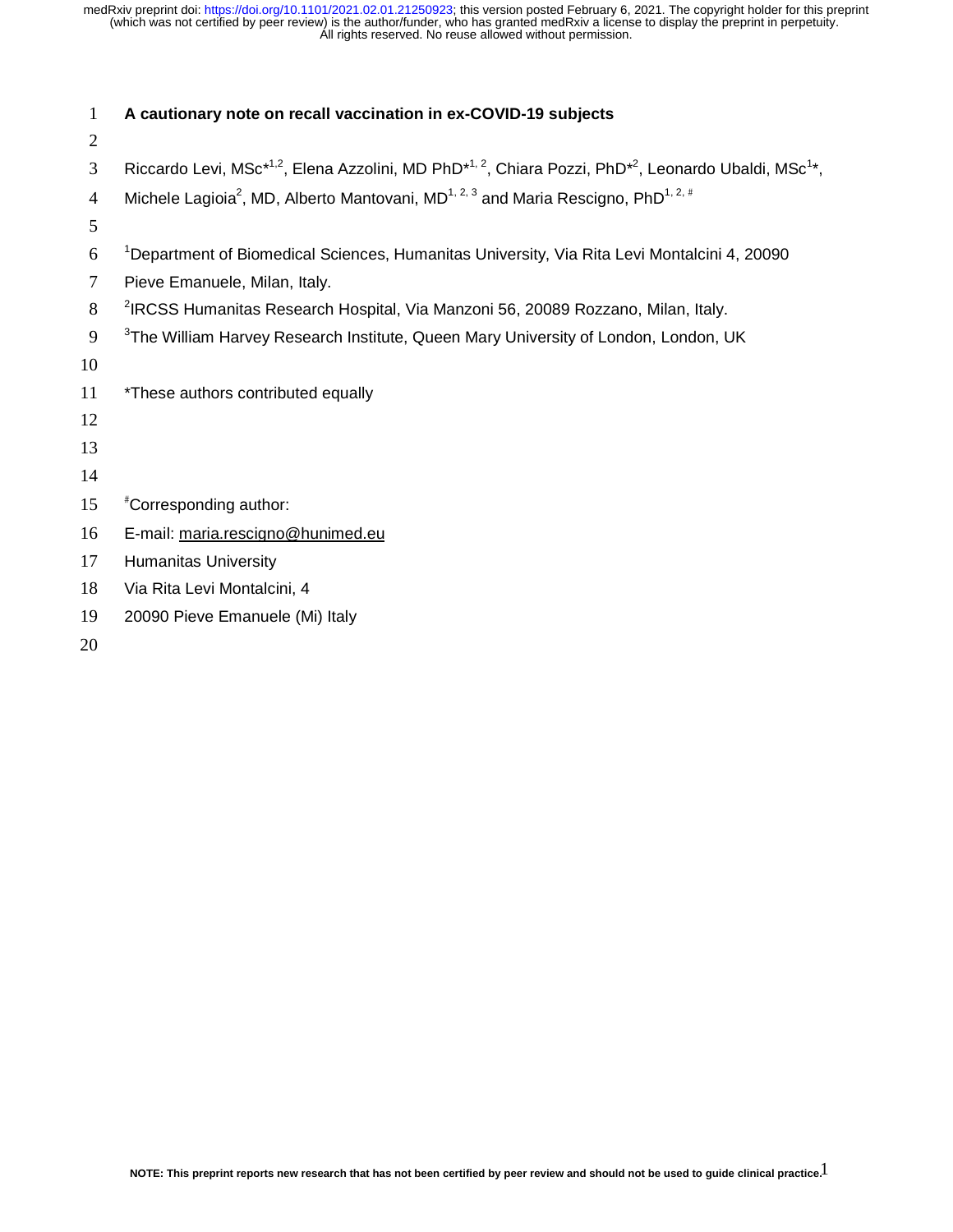## **Abstract**

Currently approved COVID-19 vaccines based on mRNA or adenovirus require a first jab followed by recall immunization. There is no indication as to whether individuals who have recovered from COVID-19 should be vaccinated, and if so, if they should receive one or two vaccine doses. Here, we tested the antibody response developed after the first dose of the mRNA based vaccine encoding the SARS-CoV-2 full-length spike protein (BNT162b2) in 124 healthcare professionals of which 57 had a previous history of COVID-19 (ExCOVID). Post-vaccine antibodies in ExCOVID individuals increase exponentially within 7-15 days after the first dose compared to naïve subjects (*p*<0.0001). We developed a multivariate Linear Regression (LR) model with l2 regularization to predict the IgG response for SARS-COV-2 vaccine. We found that the antibody response of ExCOVID patients depends on the IgG pre-vaccine titer and on the symptoms that they developed during the disorder, with anosmia/dysgeusia and gastrointestinal disorders being the most significantly positively correlated in the LR. Thus, one vaccine dose is sufficient to induce a good antibody response in ExCOVID subjects. This poses caution for ExCOVID subjects to receive a second jab both because they may have a overreaction of the inflammatory response and also in light of the current vaccine shortage. 

**Introduction** 

40 Currently approved COVID-19 vaccines based on mRNA  $^{1-3}$  or adenovirus  $^4$  require a first jab followed by recall immunization. The impact of previous exposure to SARS-CoV-2 on immune response elicited the vaccines has not been assessed.

## **Methods**

We tested the antibody response developed after the first dose of the mRNA based vaccine 46 encoding the SARS-CoV-2 full-length spike protein (BNT162b2)<sup>1</sup> in 124 healthcare professionals of which 57 had a previous history of COVID-19 (ExCOVID) (Table 1), as part of an observational study (clinicaltrial.gov NCT04387929) conducted at Istituto Clinico Humanitas in which healthcare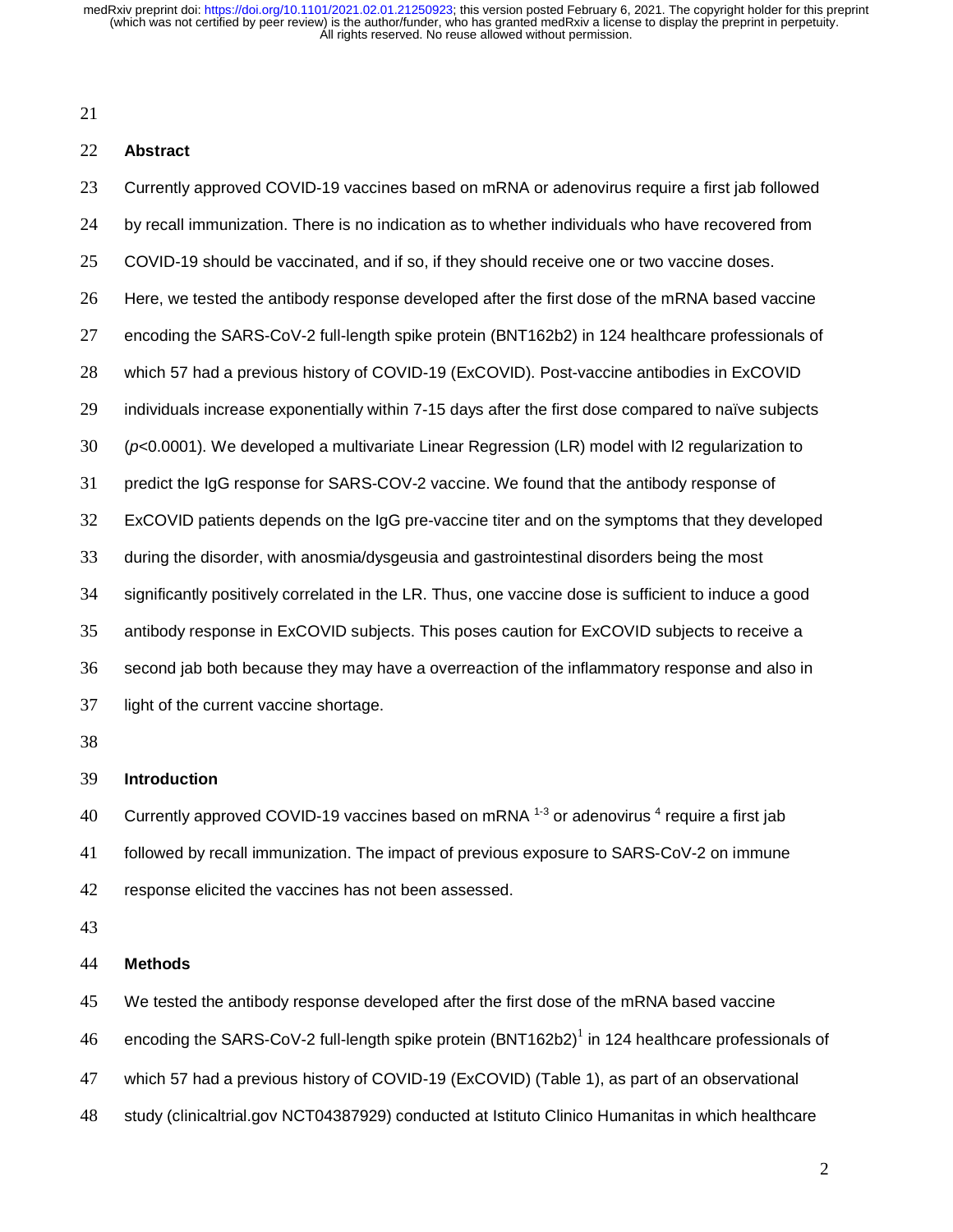professionals were followed for serology and for any occurring COVID-19 related symptoms every 50 three months<sup>5</sup>. We recorded the antibody response to Spike  $1/2$  with a quantitative test (Liaison SARS-CoV-2 S1/S2 IgG assay (DiaSorin, Italy) which allowed us to evaluate even large amounts of plasma IgG. To predict the IgG response for SARS-COV-2 vaccine, a multivariate Linear Regression (LR) model with l2 regularization (also known as Ridge Regression) was developed. Numerical variables were standardized (z-score algorithm) and the target variable was log transformed due to right asymmetry of the distribution. The subjects without the serological analysis before vaccination were excluded from this analysis (n=11). The final number of subjects analyzed in LR was 113.

## **Results**

As shown in Fig.1A-B ExCOVID individuals had a much higher antibody response after the first

dose of vaccine than naïve subjects (*p*<0.0001), regardless of when they developed the COVID-

19. They displayed an exponential increase of anti-Spike 1/2 antibody response within 7-15 days

after the first dose of vaccine. The pre-vaccine antibody amount of the ExCOVID population was

on average 44.+/-37.7 while that after the vaccine was 1055.7+/-1004.2 (*p*<0.0001) (Table 1), with

higher levels in symptomatic ExCOVID (Fig. 1C, *p*=0.028).

We investigated the relationship between the amount of IgG after vaccination with COVID-19, sex,

age and symptoms related to disease. The final LR shows a good prediction of the target variable

 $(68 \text{ (R}^2=0.88, \text{F-statistic} = 39.18, p-value<0.001)$  and the most significant features were history of

COVID-19 (1.48, 95% CI 1.07-1.93), the value of IgG before vaccination (0.87, 95% CI 0.59-1.13),

the difference between the date of vaccination and the date of serology post-vax (0.87, 95% CI

0.65-1.03), and age (-0.13, 95% CI -0.24 - -0.001) as well as COVID-19 related symptoms:

gastrointestinal disorders (0.59, 95% CI 0.16-0.97), anosmia/dysgeusia (0.50, 95% CI 0.14-0.87),

tachycardia (0.26, 95% CI 0.02-0.60) and sore throat (-0.35, 95% CI -0.53 - -0.11) (Fig. 1D, Suppl.

Table1).

**Discussion**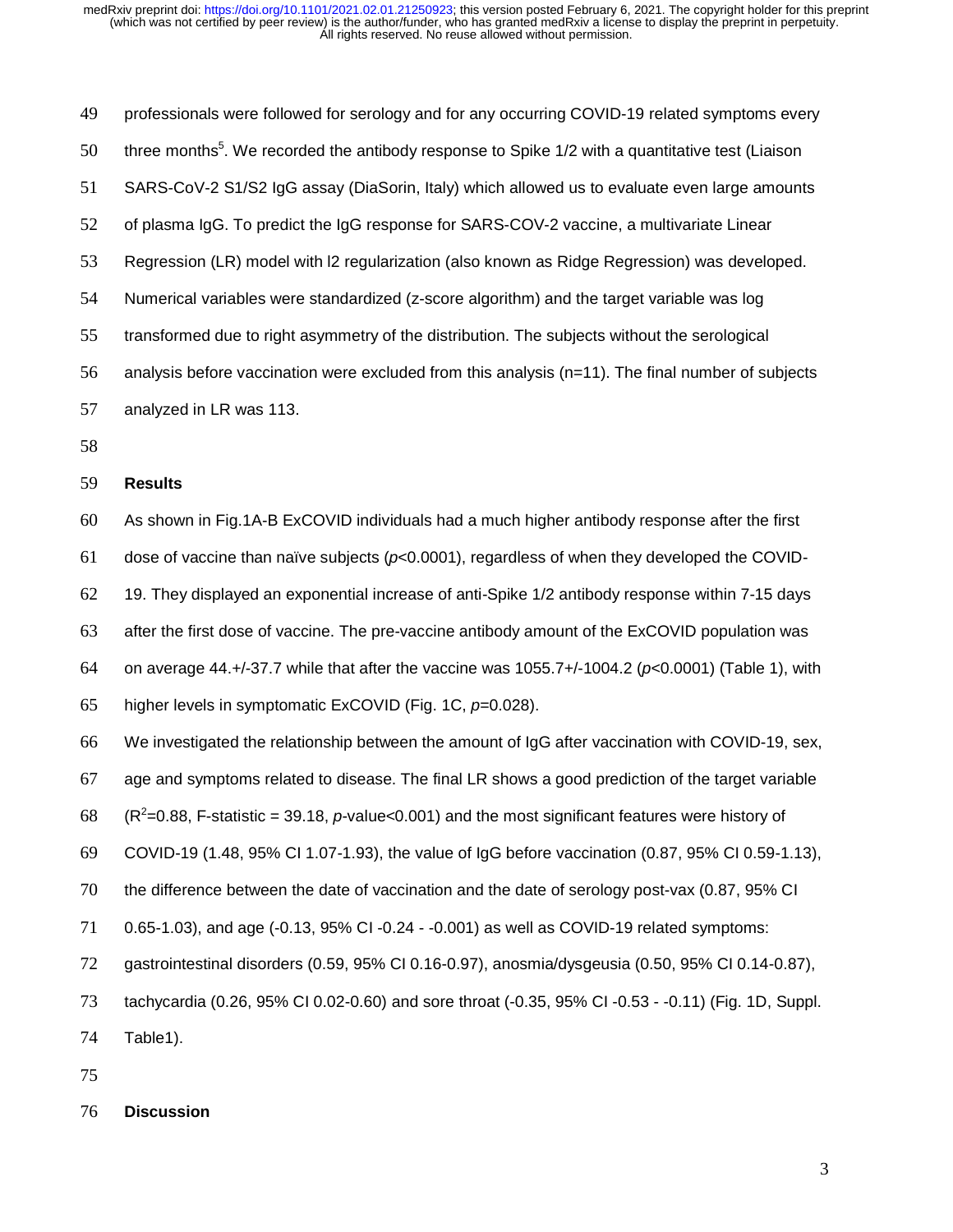| 77     |    | The antibody response of ExCOVID patients depends on the IgG pre-vaccine titer and on the                      |
|--------|----|----------------------------------------------------------------------------------------------------------------|
| 78     |    | symptoms that they developed during the disorder, with anosmia/dysgeusia and gastrointestinal                  |
| 79     |    | disorders being the most significantly positively correlated in the LR, while sore throat was                  |
| $80\,$ |    | negatively correlated because 45% non-COVID individuals reported it. Young subjects had a                      |
| 81     |    | higher antibody response. We previously observed that anosmia/dysgeusia was associated with                    |
| 82     |    | an increase of antibodies over time, independently of vaccination (Levi et al. submitted). Thus, one           |
| 83     |    | vaccine dose is sufficient to induce a good antibody response in ExCOVID subjects and poses                    |
| 84     |    | caution for a second dose: over stimulation with high amount of antigens could switch-off the                  |
| 85     |    | immune response due to antigen exhaustion, which occurs in response to several viruses                         |
| 86     |    | (reviewed in <sup>6</sup> ). Alternatively, overactivation of the immune response may drive the development of |
| 87     |    | low-affinity antibodies for SARS-CoV-2 which may foster an antibody dependent enhancement                      |
| 88     |    | (ADE) reaction when re-exposed to the virus (reviewed in <sup>7</sup> ). These results question whether a      |
| 89     |    | second shot in ExCOVID subjects is indeed required and suggest to post-pone it while monitoring                |
| 90     |    | antibody response longevity. At a time of vaccine scarcity, these findings may have public health              |
| 91     |    | implications.                                                                                                  |
| 92     |    |                                                                                                                |
| 93     |    |                                                                                                                |
| 94     |    |                                                                                                                |
| 95     |    | <b>References</b>                                                                                              |
| 96     | 1. | Walsh EE, Frenck RW, Jr., Falsey AR, et al. Safety and Immunogenicity of Two RNA-                              |
| 97     |    | Based Covid-19 Vaccine Candidates. N Engl J Med. 2020;383(25):2439-2450.                                       |
| 98     | 2. | Polack FP, Thomas SJ, Kitchin N, et al. Safety and Efficacy of the BNT162b2 mRNA                               |
| 99     |    | Covid-19 Vaccine. N Engl J Med. 2020;383(27):2603-2615.                                                        |
| 100    | 3. | Baden LR, El Sahly HM, Essink B, et al. Efficacy and Safety of the mRNA-1273 SARS-                             |
| 101    |    | CoV-2 Vaccine. N Engl J Med. 2020.                                                                             |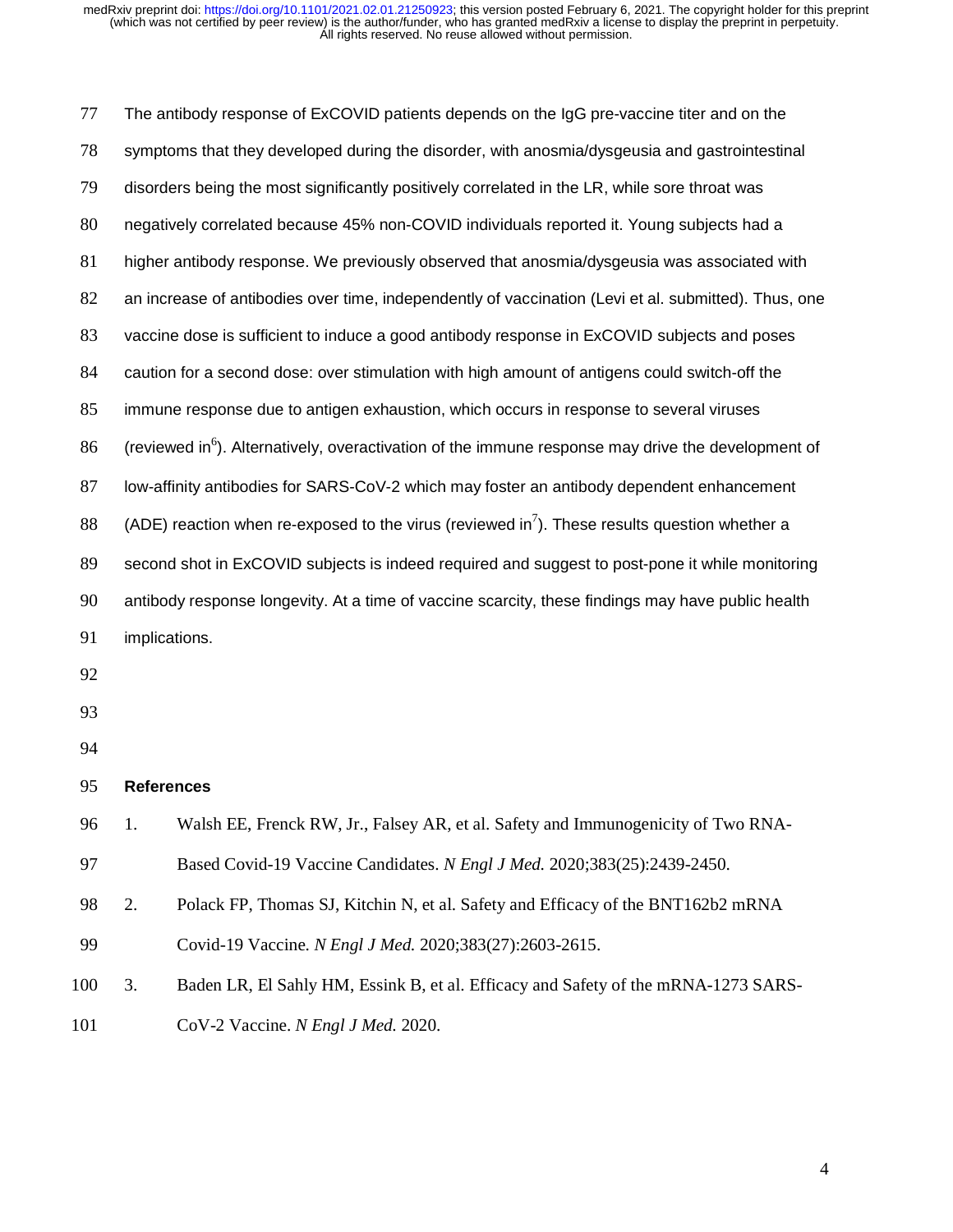| 102 | 4. | Voysey M, Clemens SAC, Madhi SA, et al. Safety and efficacy of the ChAdOx1 nCoV-19            |
|-----|----|-----------------------------------------------------------------------------------------------|
| 103 |    | vaccine (AZD1222) against SARS-CoV-2: an interim analysis of four randomised                  |
| 104 |    | controlled trials in Brazil, South Africa, and the UK. <i>Lancet.</i> 2021;397(10269):99-111. |
| 105 | 5. | Sandri MT, Azzolini E, Torri V, et al. SARS-CoV-2 serology in 4000 health care and            |
| 106 |    | administrative staff across seven sites in Lombardy, Italy. medRxiv.                          |
| 107 |    | 2020:2020.2005.2024.20111245.                                                                 |
| 108 | 6. | Yi JS, Cox MA, Zajac AJ. T-cell exhaustion: characteristics, causes and conversion.           |
| 109 |    | <i>Immunology.</i> 2010;129(4):474-481.                                                       |
| 110 | 7. | Flanagan KL, Best E, Crawford NW, et al. Progress and Pitfalls in the Quest for Effective     |
| 111 |    | SARS-CoV-2 (COVID-19) Vaccines. Front Immunol. 2020;11:579250.                                |
| 112 |    |                                                                                               |

113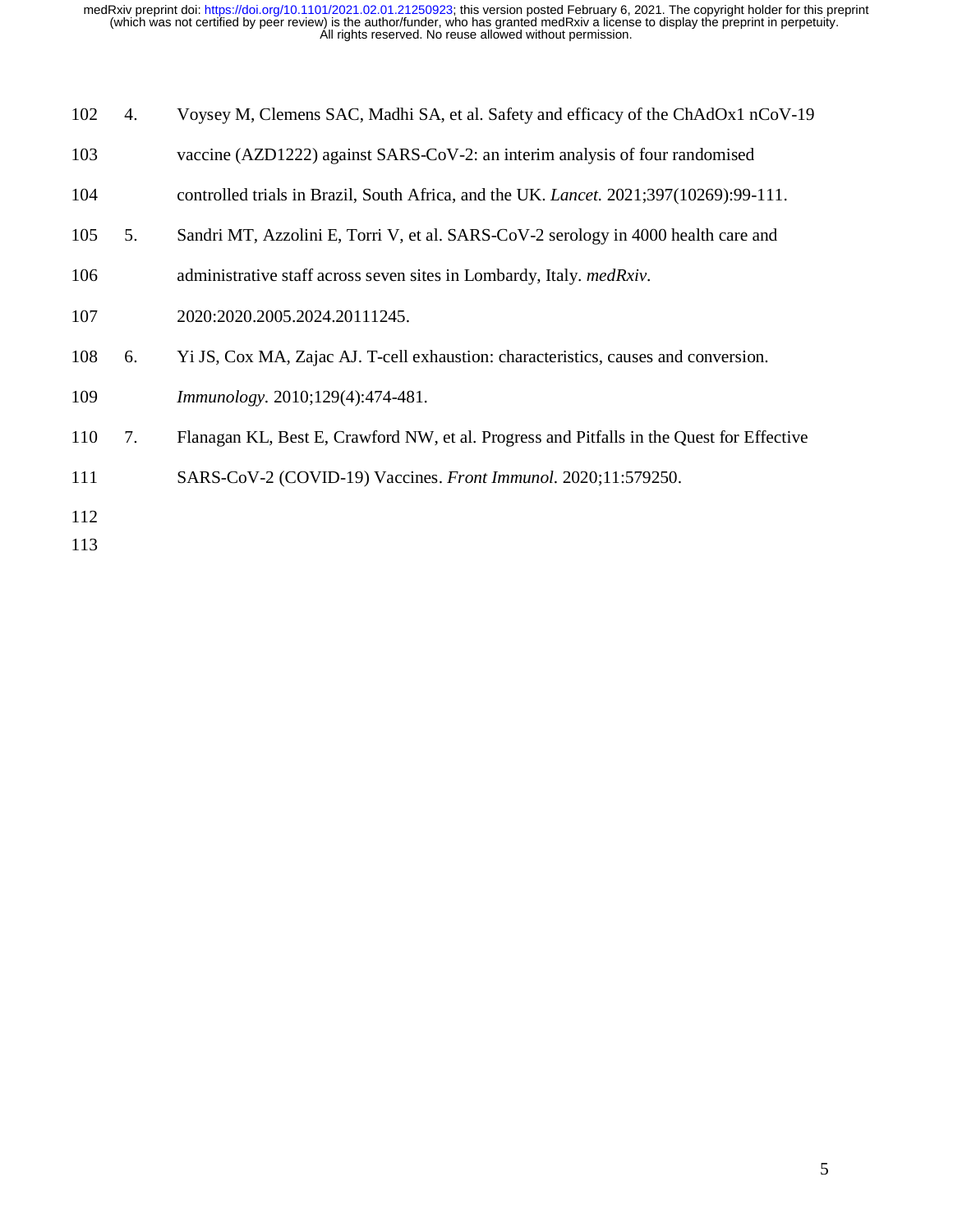|   |               |               | <b>Serology pre VAX</b> |               |                         |      |       |       |             |                  |  |  |
|---|---------------|---------------|-------------------------|---------------|-------------------------|------|-------|-------|-------------|------------------|--|--|
| A |               |               | counts                  | $\frac{0}{0}$ | min                     | max  | mean  | std   | <b>TEST</b> | $\boldsymbol{p}$ |  |  |
|   |               | NO (Healthy)  | 67                      | 59.29 3       |                         | 7.66 | 3.35  | 1.02  | <b>MW</b>   | 5E-12            |  |  |
|   | COVID-19      | YES (ExCOVID) | 46                      | 40.71 3       |                         | 140  | 44.58 | 37.72 |             |                  |  |  |
|   | <b>GENDER</b> | F             | 63                      | 55.75 3       |                         | 132  | 18.86 | 28.46 | <b>MW</b>   | 0.295            |  |  |
|   |               | M             | 50                      | 44.25 3       |                         | 140  | 21.74 | 34.99 |             |                  |  |  |
|   |               | $21 - 30$     | 24                      | 21.24 3       |                         | 140  | 29.25 | 38.82 | <b>MW</b>   | 0.027            |  |  |
|   |               | $31 - 40$     | 37                      | 32.74 3       |                         | 132  | 16.56 | 28.14 | <b>MW</b>   | 0.086            |  |  |
|   | Age_class     | $41 - 50$     | 31                      | 27.43 3       |                         | 81.7 | 14.76 | 22.91 | MW          | 0.074            |  |  |
|   |               | 51-60         | 13                      | 11.5          | $\overline{\mathbf{3}}$ | 123  | 25.73 | 42.37 | KS          | 0.146            |  |  |
|   |               | $60+$         | 8                       | 7.08          | $\overline{\mathbf{3}}$ | 78.1 | 21.12 | 29.81 | KS          | 0.986            |  |  |

| B              |                        |                     | <b>Serology post VAX</b> |               |                         |      |        |        |             |                  |  |
|----------------|------------------------|---------------------|--------------------------|---------------|-------------------------|------|--------|--------|-------------|------------------|--|
|                |                        |                     | counts                   | $\frac{0}{0}$ | min                     | max  | mean   | std    | <b>TEST</b> | $\boldsymbol{p}$ |  |
|                |                        | <b>NO</b> (Healthy) | 67                       | 54.03         | $\overline{\mathbf{3}}$ | 104  | 13.29  | 19.73  |             | 3E-19            |  |
|                | COVID-19               | YES (ExCOVID)       | 57                       | 45.97 3       |                         | 4000 | 1055.7 | 1004.2 | MW          |                  |  |
|                |                        | F                   | 71                       | 57.26 3       |                         | 3800 | 466.97 | 875.9  | MW          | 0.455            |  |
|                | <b>GENDER</b>          | $\mathbf M$         | 53                       | 42.74 3       |                         | 4000 | 526.62 | 833.75 |             |                  |  |
|                |                        | 21-30               | 30                       | 24.19 3       |                         | 4000 | 601.13 | 901.65 | MW          | 0.015            |  |
|                |                        | 31-40               | 39                       | 31.45 3       |                         | 3800 | 553.52 | 1046.9 | <b>MW</b>   | 0.115            |  |
|                | Age class              | 41-50               | 33                       | 26.61 3       |                         | 2320 | 351.12 | 644.59 | MW          | 0.234            |  |
|                |                        | 51-60               | 14                       | 11.29 3       |                         | 2240 | 437.95 | 740.98 | <b>KS</b>   | 0.986            |  |
|                |                        | $60+$               | 8                        | 6.45          | 3                       | 1690 | 465.76 | 664.78 | KS          | 0.696            |  |
|                | <b>CLASS SYMPTOMS</b>  | a/paucisymptomatic  | 15                       | 26.32 3       |                         | 1800 | 507.73 | 598.39 | KS          | 0.029            |  |
|                | (for ExCOVID)          | symptomatic         | 42                       | 73.68         | 10.7                    | 4000 | 1251.4 | 1051.6 |             |                  |  |
|                | Fever                  | $\bf{0}$            | 30                       | 52.63         | $\overline{3}$          | 3800 | 865.65 | 942.76 | MW          | 0.034            |  |
|                |                        | $\mathbf{1}$        | 27                       | 47.37         | 10.7                    | 4000 | 1266.9 | 1045.2 |             |                  |  |
|                | <b>Low-grade Fever</b> | $\bf{0}$            | 44                       | 77.19         | 3                       | 4000 | 954.8  | 1060.1 | KS          | 0.016            |  |
|                |                        | $\mathbf{1}$        | 13                       | 22.81 27      |                         | 2630 | 1397.2 | 717.47 |             |                  |  |
|                | Headache               | $\bf{0}$            | 31                       | 54.39 3       |                         | 2520 | 825.63 | 734.51 | <b>MW</b>   | 0.038            |  |
|                |                        | $\mathbf{1}$        | 26                       | 45.61 27      |                         | 4000 | 1330   | 1211.4 |             |                  |  |
|                | Cough                  | $\bf{0}$            | 40                       | 70.18         | $\overline{3}$          | 3800 | 921.12 | 959.53 | KS          | 0.176            |  |
|                |                        | $\mathbf{1}$        | 17                       | 29.82         | 8.18                    | 4000 | 1372.4 | 1064.5 |             |                  |  |
|                | Sore throath           | $\bf{0}$            | 31                       | 54.39 3       |                         | 3330 | 1040.9 | 857.41 | MW          | 0.365            |  |
| <b>ExCOVID</b> |                        | $\mathbf{1}$        | 26                       | 45.61         | 8.18                    | 4000 | 1073.4 | 1173   |             |                  |  |
|                | Muscle pain            | $\bf{0}$            | 27                       | 47.37         | $\overline{3}$          | 4000 | 864.43 | 1100.9 | <b>MW</b>   | 0.013            |  |
|                |                        | $\mathbf{1}$        | 30                       | 52.63         | 10.7                    | 3330 | 1227.9 | 892.15 |             |                  |  |
|                | <b>Asthenia</b>        | $\bf{0}$            | 25                       | 43.86 3       |                         | 2520 | 717.64 | 784.71 | MW          | 0.008            |  |
|                |                        | $\mathbf{1}$        | 32                       | 56.14         | 10.7                    | 4000 | 1319.8 | 1086.6 |             |                  |  |
|                | Anosmia/dysgeusia      | $\bf{0}$            | 29                       | 50.88 3       |                         | 4000 | 824.28 | 1044.4 |             | 0.009            |  |
|                |                        | $\mathbf{1}$        | 28                       | 49.12 27      |                         | 3800 | 1295.4 | 918.26 | MW          |                  |  |
|                | Gastrointestinal       | $\bf{0}$            | 33                       | 57.89         | 8.18                    | 2520 | 902.12 | 753.36 |             |                  |  |
|                | disorders              | $\mathbf{1}$        | 24                       | 42.11 3       |                         | 4000 | 1266.9 | 1259   | MW          | 0.212            |  |
|                |                        | $\bf{0}$            | 49                       | 85.96 3       |                         | 4000 | 1018.2 | 984.56 |             |                  |  |
|                | Conjunctivitis         | $\mathbf{1}$        | 8                        | 14.04 27      |                         | 3330 | 1285.8 | 1161.6 | KS          | 0.896            |  |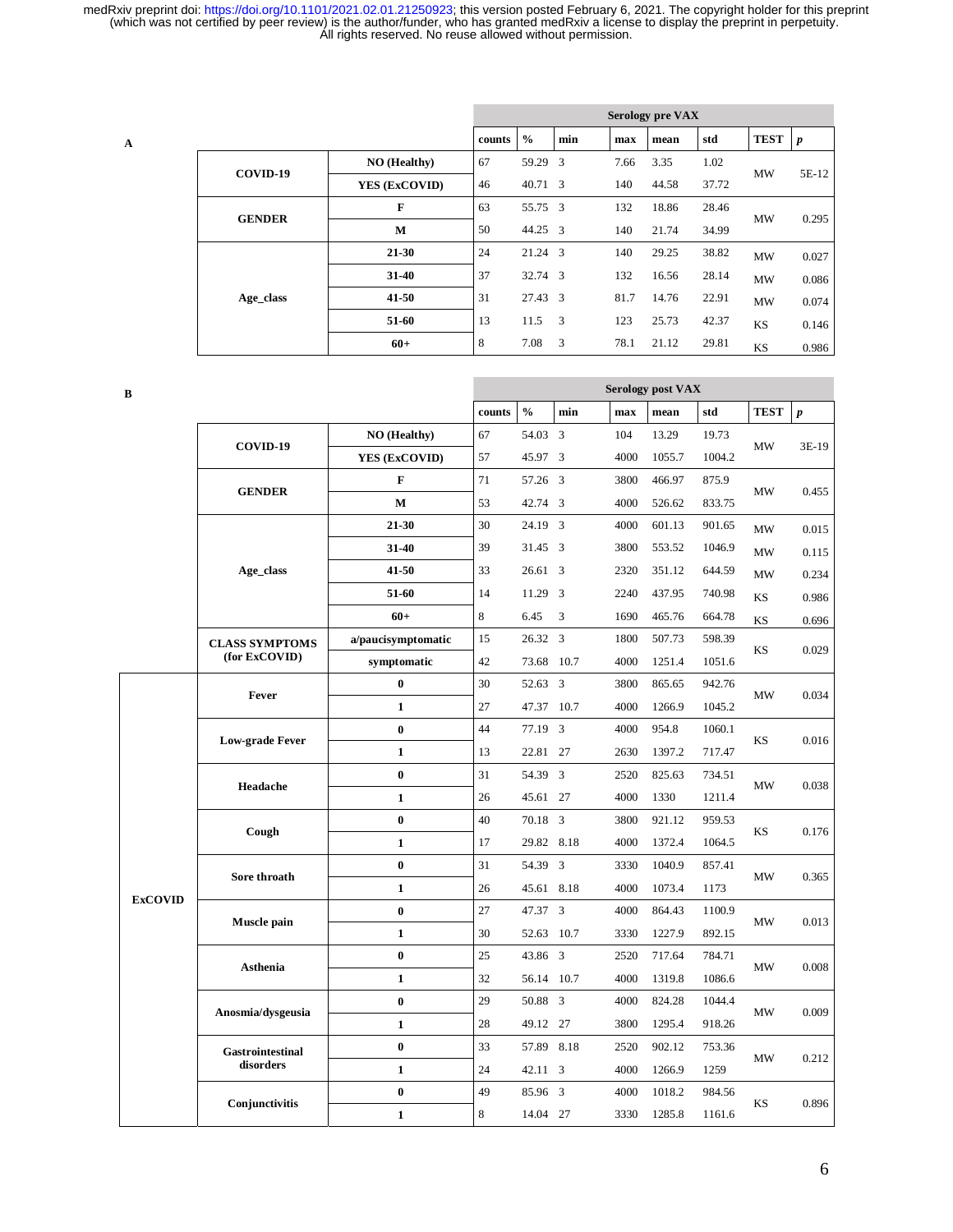|         |                               | $\bf{0}$         | 41               | 71.93 3        |                  | 4000           | 952.52         | 1017.5         |    |       |
|---------|-------------------------------|------------------|------------------|----------------|------------------|----------------|----------------|----------------|----|-------|
|         | <b>Dyspnea</b>                | $\mathbf{1}$     | 16               | 28.07 27       |                  | 3330           | 1320.1         | 948.76         | KS | 0.179 |
|         |                               | $\bf{0}$         | 42               | 73.68 3        |                  | 4000           | 989.3          | 988.56         |    |       |
|         | Chest pain                    | $\mathbf{1}$     | 15               | 26.32 27       |                  | 3330           | 1241.6         | 1058.9         | KS | 0.819 |
|         | Tachycardia                   | $\bf{0}$         | 47               | 82.46 3        |                  | 3800           | 982.11         | 870.62         |    |       |
|         |                               | $\mathbf{1}$     | 10               | 17.54          | 27               | 4000           | 1401.6         | 1496.3         | KS | 0.395 |
|         |                               | $\bf{0}$         | 50               | 87.72 3        |                  | 4000           | 1013.9         | 1036.5         |    |       |
|         | Pneumonia                     | $\mathbf{1}$     | $\tau$           | 12.28          | 27               | 2240           | 1354.3         | 720.25         | KS | 0.218 |
|         | Fever                         | $\bf{0}$         | 63               | 94.03          | 3                | 104            | 13.45          | 20.13          |    |       |
|         |                               | $\mathbf{1}$     | 4                | 5.97           | 3                | 30.7           | 10.74          | 13.4           | KS | 0.995 |
|         |                               | $\bf{0}$         | 62               | 92.54 3        |                  | 104            | 14.04          | 20.33          | KS |       |
|         | <b>Low-grade Fever</b>        | $\mathbf{1}$     | 5                | 7.46           | 3                | 6.26           | 3.9            | 1.42           |    | 0.559 |
|         |                               | $\bf{0}$         | 42               | 62.69 3        |                  | 104            | 12.68          | 20.73          |    |       |
|         | Headache                      | $\mathbf{1}$     | 25               | 37.31 3        |                  | 60.5           | 14.3           | 18.28          | MW | 0.438 |
|         | Cough                         | $\bf{0}$         | 51               | 76.12 3        |                  | 104            | 12.52          | 20.12          |    |       |
|         |                               | $\mathbf{1}$     | 16               | 23.88 3        |                  | 63.8           | 15.72          | 18.85          | KS | 0.126 |
|         | Sore throath                  | $\bf{0}$         | 37               | 55.22 3        |                  | 60.5           | 11.02          | 15.69          |    | 0.256 |
|         |                               | $\mathbf{1}$     | 30               | 44.78 3        |                  | 104            | 16.08          | 23.78          | MW |       |
|         | Muscle pain                   | $\bf{0}$         | 58               | 86.57 3        |                  | 104            | 12.54          | 19.49          | KS | 0.724 |
|         |                               | $\mathbf{1}$     | 9                | 13.43 3        |                  | 55.9           | 18.11          | 21.79          |    |       |
|         | Asthenia                      | $\boldsymbol{0}$ | 56               | 83.58 3        |                  | 104            | 12.23          | 19.47          | KS |       |
|         |                               | $\mathbf{1}$     | 11               | 16.42 3        |                  | 49.7           | 18.68          | 21.11          |    | 0.419 |
| Healthy | Anosmia/dysgeusia             | $\bf{0}$         | 66               | 98.51 3        |                  | 104            | 13.4           | 19.86          | KS | 0.687 |
|         |                               | $\mathbf{1}$     | $\mathbf{1}$     | 1.49           | 6.13             | 6.13           | 6.13           |                |    |       |
|         | Gastrointestinal<br>disorders | $\bf{0}$         | 58               | 86.57 3        |                  | 104            | 13.3           | 20.1           | KS | 0.656 |
|         |                               | $\mathbf{1}$     | 9                | 13.43 3        |                  | 55.9           | 13.2           | 18.24          |    |       |
|         | Conjunctivitis                | $\bf{0}$         | 60               | 89.55 3        |                  | 63.8           | 11.5           | 16.12          | KS | 0.419 |
|         |                               | $\mathbf{1}$     | 7                | 10.45 3        |                  | 104            | 28.62          | 37.68          |    |       |
|         |                               | $\bf{0}$         | 64               | 95.52 3        |                  | 104            | 13.75          | 20.07          |    | 0.399 |
|         | <b>Dyspnea</b>                | $\mathbf{1}$     | 3                | 4.48           | $\mathfrak{Z}$   | 4.5            | 3.5            | 0.87           | KS |       |
|         |                               | $\bf{0}$         | 63               | 94.03 3        |                  | 104            | 13.92          | 20.19          |    |       |
|         | Chest pain                    | $\mathbf{1}$     | $\overline{4}$   | 5.97 3         |                  | 4.4            | 3.35           | 0.7            | KS | 0.205 |
|         | Tachycardia                   | $\mathbf 0$      | 62               | 92.54 3        |                  | 104            | 14.07          | 20.32          | KS |       |
|         |                               | $\mathbf{1}$     | 5                | 7.46           | 3                | 4.57           | 3.61           | 0.84           |    | 0.195 |
|         |                               | $\pmb{0}$        | 67               | 100            | $\sqrt{3}$       | 104            | 13.29          | 19.73          |    |       |
|         | Pneumonia                     | $\mathbf 1$      | $\boldsymbol{0}$ | $\overline{0}$ | $\boldsymbol{0}$ | $\overline{0}$ | $\overline{0}$ | $\overline{0}$ | na | na    |

**C** 

|                                    |                | counts  | $\frac{0}{0}$ | min  | max  | mean  | std  | <b>TEST</b> |         |
|------------------------------------|----------------|---------|---------------|------|------|-------|------|-------------|---------|
| Days between VAX and serology post | Healthy        | 67      | 54.03         | 4.8  | 16.9 | 8.9   | 2.91 | MW          | $3E-08$ |
| <b>VAX</b>                         | <b>ExCOVID</b> | 57<br>◡ | 45.97         | 4.89 | 20.4 | 13.81 | 4.91 |             |         |

 $\frac{114}{115}$ 

Table 1. A.B. Demographic distribution of anti-Spike 1/2 IgG plasma levels. C. Days between

116 vaccination and serology post vaccination. *P* values determined using two-tailed unpaired Mann–

117 Whitney test (MW) or two-tailed unpaired Kolmogorov-Smirnov test (KS). NA: not applicable.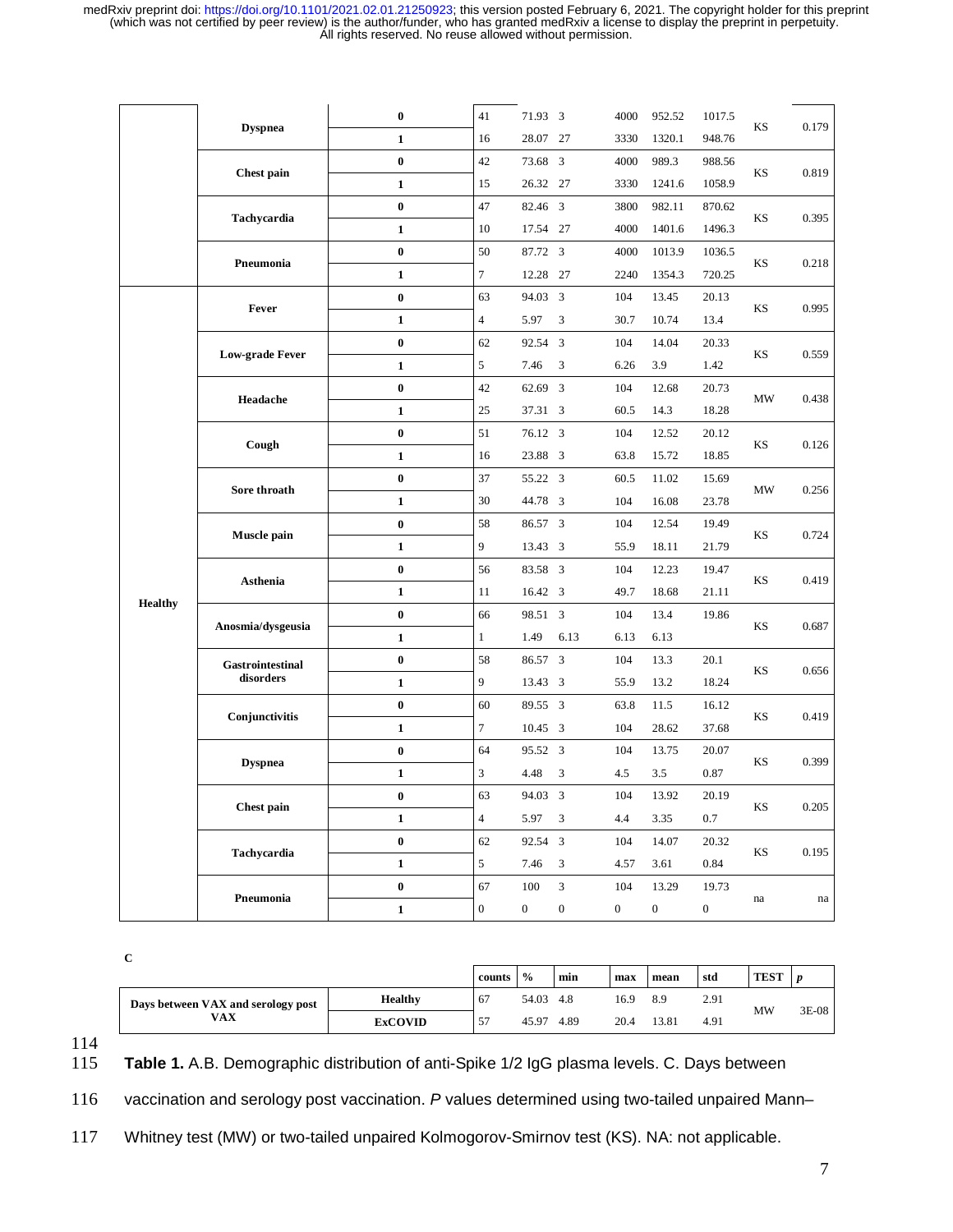

## **Figure 1: ExCOVID subjects increase exponentially anti-Spike 1/2 IgG levels after the first**

**dose of vaccine.** A, anti-Spike 1/2 IgG plasma levels in healthy (n=67) and ExCOVID individuals

(n=57) measured after the first dose of vaccine. B, anti-Spike 1/2 IgG plasma levels in healthy

(n=67) and ExCOVID individuals (n=46) measured before and after the first dose of vaccine. C,

- 125 anti-Spike 1/2 IgG plasma levels in asymptomatic / paucisymptomatic (n=15) and in symptomatic
- (n=42) ExCOVID individuals measured after the first dose of vaccine. D, Multivariate linear
- regression coefficients for the most significant variables (*p*<0.05). Dot points represent the mean
- values and the lines the 95% CI.